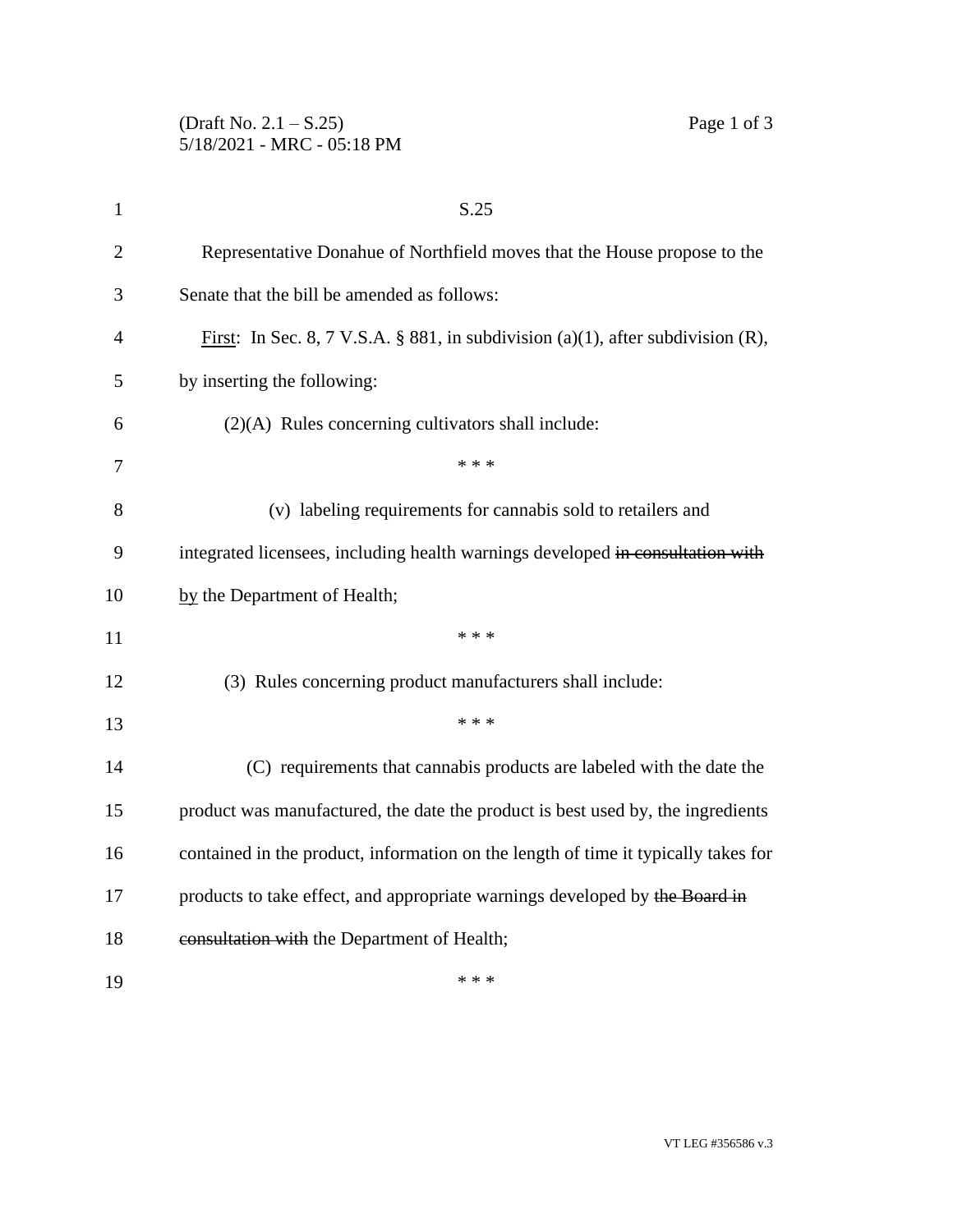## (Draft No. 2.1 – S.25) Page 2 of 3 5/18/2021 - MRC - 05:18 PM

| $\mathbf{1}$   | Second: By adding Secs. 16b and 16c to read as follows:                            |
|----------------|------------------------------------------------------------------------------------|
| $\overline{2}$ | Sec. 16b. 2019 Acts and Resolves No. 164, Sec. 12, 7 V.S.A. chapter 37,            |
| 3              | section 974, subdivision $(a)(2)$ is amended to read:                              |
| 4              | (2) Rules shall include:                                                           |
| 5              | * * *                                                                              |
| 6              | (U) labeling requirements for cannabis sold to retailers and integrated            |
| 7              | licensees, including health warnings developed in consultation with by the         |
| 8              | Department of Health;                                                              |
| 9              | * * *                                                                              |
| 10             | (X) requirements that cannabis products are labeled with the date the              |
| 11             | product was manufactured, the date the product is best used by, the ingredients    |
| 12             | contained in the product, information on the length of time it typically takes for |
| 13             | products to take effect, and appropriate warnings developed by the Board in        |
| 14             | consultation with the Department of Health;                                        |
| 15             | * * *                                                                              |
| 16             | Sec. 16c. 7 V.S.A. § 980 is added to read:                                         |
| 17             | § 980. SAFETY INFORMATION                                                          |
| 18             | The Board shall provide educational and safety information developed by            |
| 19             | the Vermont Department of Health to each registered patient and caregiver          |
| 20             | upon registration.                                                                 |